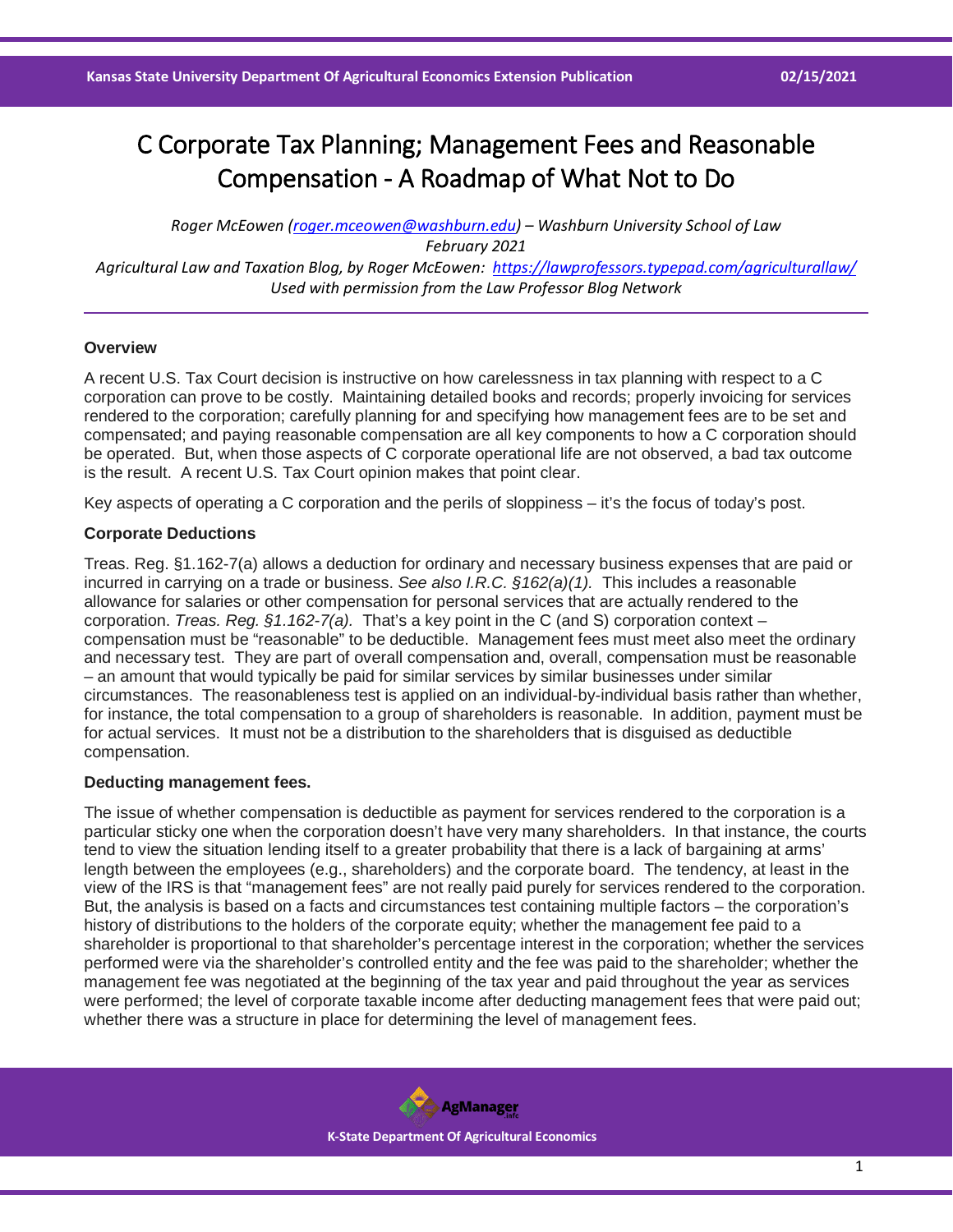### **Recent Tax Court Case**

In *Aspro, Inc. v. Comr., T.C. Memo. 2021-8,* the petitioner was a C corporation in the asphalt paving business incorporated under Iowa law with its principal place of business in Iowa. The petitioner had three shareholders and did not declare or distribute any dividends to them during the tax years in issue (2012- 2014) or in any prior year. This was despite the petitioner having significant profits before setting management fees. Thus, the shareholders didn't receive any return on their equity investment. The petitioner did not enter into any written management or consulting services agreements with any of its shareholders. Also, there was no management fee rate or billing structure negotiated or agreed to between the shareholders and the petitioner at the beginning of any of the years in issue.

None of the shareholders invoiced or billed the petitioner for any services provided indirectly via other legal entities that the shareholders controlled. Instead, the petitioner's Board of Directors would approve the management fees to be paid to the shareholders at a board meeting later in the tax year, when the Board had a better idea how the company was going to perform and how much earnings the company should retain. However, the Board minutes did not reflect how the determinations were made. The Board did not attempt to value or quantify any of the services performed on its behalf and simply approved a lump-sum management fee for each shareholder for each year. The amounts were not determined after considering the services performed and their values. There was no correlation between management fees paid and services rendered. In total, the shareholders received management fees exceeding \$1 million every year for the years in issue. The management fees were simply paid after-the-fact in an attempt to zero-out the petitioner's taxable income.

The IRS completely denied the petitioner's claimed deductions for management fees (and amounts the petitioner claimed for the domestic production activities deduction) for the years in issue. The Tax Court upheld the IRS position denying the deductions.

The Tax Court determined that the petitioner failed to prove that the management fees were ordinary and necessary business expenses and reasonable in accordance with Treas. Reg. §1.162-7. Based on the facts and circumstances, the Tax Court concluded that the absence of the dividend payments where the petitioner had available profits created an inference that at least some of the compensation represented a distribution with respect to corporate stock. While the management fees loosely corresponded to each shareholder's percentage interest, the Tax Court inferred that the shareholders were receiving disguised distributions based on each shareholder's equity interest.

As for the services rendered to the corporation via the shareholders' controlled entities, the Tax Court noted that if the services were to be compensated, the petitioner should have invoiced directly for the services. The services, as a result, did not provide even indirect support for the management fees the petitioner paid to its shareholders.

The Tax Court also noted that the management fees were not established in advance for services to be provided and there was no management agreement that evidenced any type of arms' length negotiation to support a fee structure that the parties bargained for. The shareholders also could not explain how the management fees were determined, and the corporate President (and one of petitioner's Board members) displayed a misunderstanding of the nature of deductible management fees and stock distributions.

The Tax Court also pointed out that the effect of the deduction for management fees was to create little taxable income to the petitioner. That, the Tax Court believed, indicated that the fees were disguised distributions. The Tax Court further determined that the petitioner's President rendered no services to the petitioner other than being the president and, as such was already overcompensated by his base salary and bonus totaling approximately \$500,000 annually. Thus, the additional management fee was completely unreasonable as to him.